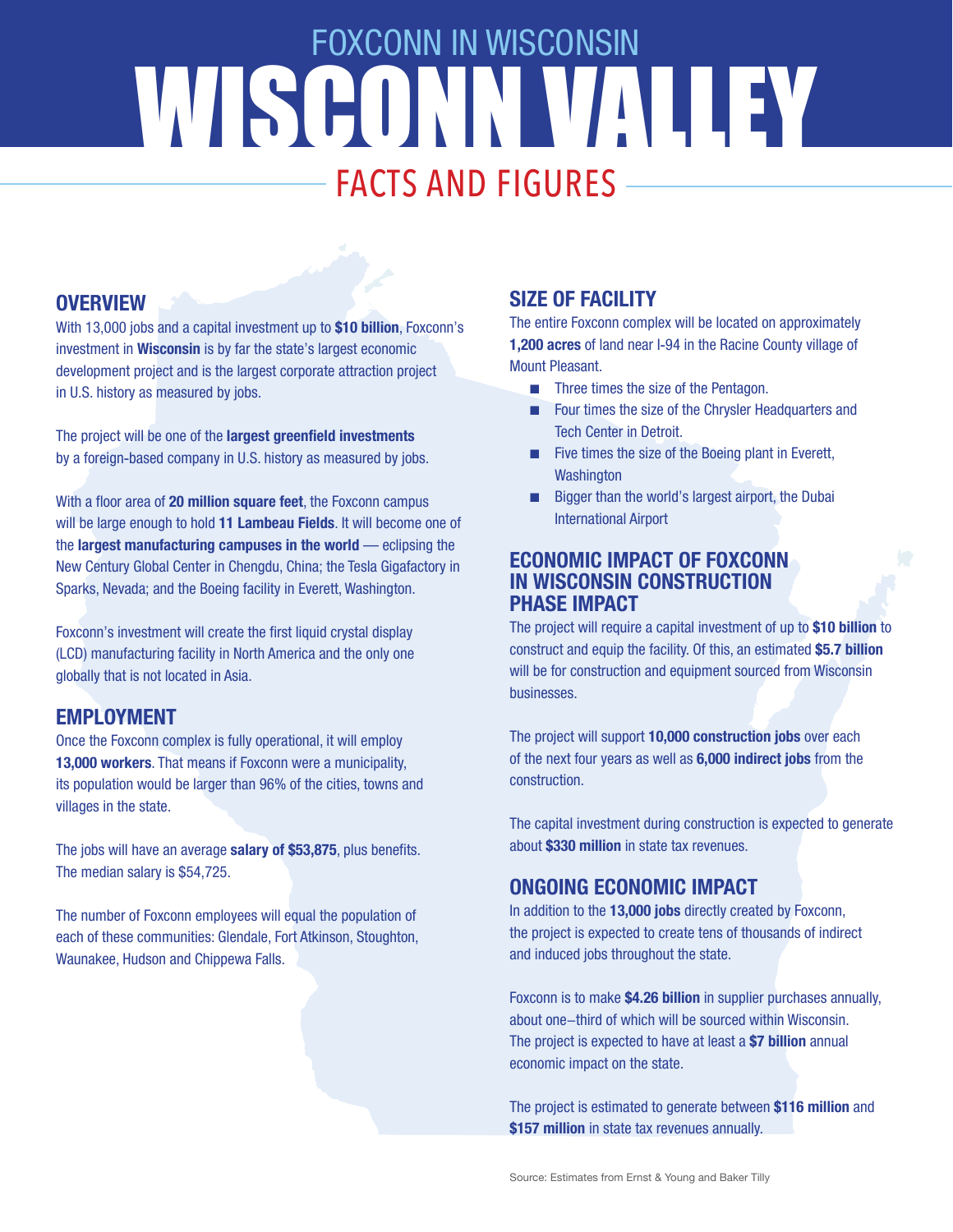# WISCONN VALLEY FOXCONN IN WISCONSIN FACTS AND FIGURES

## **Who is Foxconn and what kind of jobs are they bringing to Wisconsin?**

- Foxconn is locating in Wisconsin and will create 13,000 new jobs and invest up to \$10 billion.
- n Foxconn specializes in design, manufacturing and assembly of global computer and high-tech consumer electronics products. The company, the fourth-largest technology company in the world, is well known as the assembler of iPhones.
- **n Foxconn has chosen Wisconsin to build a new high-tech manufacturing and technology campus to build liquid crystal displays** (LCD). This will be the first LCD facility of any kind in North America and will manufacture LCD screens that will be used in everything from self-driving cars to aircraft systems and in the fields of education, entertainment, health care, safety and surveillance.
- The campus will employ thousands of engineers and skilled workers.
- The average wage will be \$53,875 per year plus benefits.

## **Where will this be located?**

- Foxconn has selected a location in the Village of Mount Pleasant east of Interstate I-94 between KR and Braun Road. The initial manufacturing campus will total about 1,200 acres.
- Businesses all over Wisconsin will benefit from the supply chain needs of Foxconn.

## **When will this happen?**

- Hiring, permitting, planning and construction are set to begin immediately.
- Foxconn plans to be operational in 2020.

## **How is the State of Wisconsin supporting this project?**

- Wisconsin is providing up to \$3 billion in incentives over 15 years:
	- **n** Up to \$1.5 billion in state income tax credits for job creation
	- **n** Up to \$1.35 billion in state income tax credits for capital investment
	- Estimated \$150 million for the sales and use tax exemption
- n All tax credits are "pay as you grow." Foxconn must create jobs and invest capital in Wisconsin before it is eligible for any tax incentives.
- n The tax incentives must be earned. Foxconn will only earn the maximum amount of tax benefits, \$2.85 billion, after it has created and maintained 13,000 jobs and invest \$9 billion.
- n Similar to the construction of the Milwaukee Bucks arena, Foxconn will be eligible for a sales tax holiday for the purchase of construction materials.
- Upon achieving 13,000 FTE, Foxconn's payroll will be an estimated \$800 million per year.

## **How is this transformational?**

- Foxconn is bringing the future of manufacturing to the U.S., and Wisconsin will be the leader. The technology of the future will be discovered and built in Wisconsin.
- n This project will have an impact not just on southeastern Wisconsin but on the entire state. Foxconn will have significant supply-chain needs that will create new opportunities and open new markets to companies in numerous industries throughout the state.